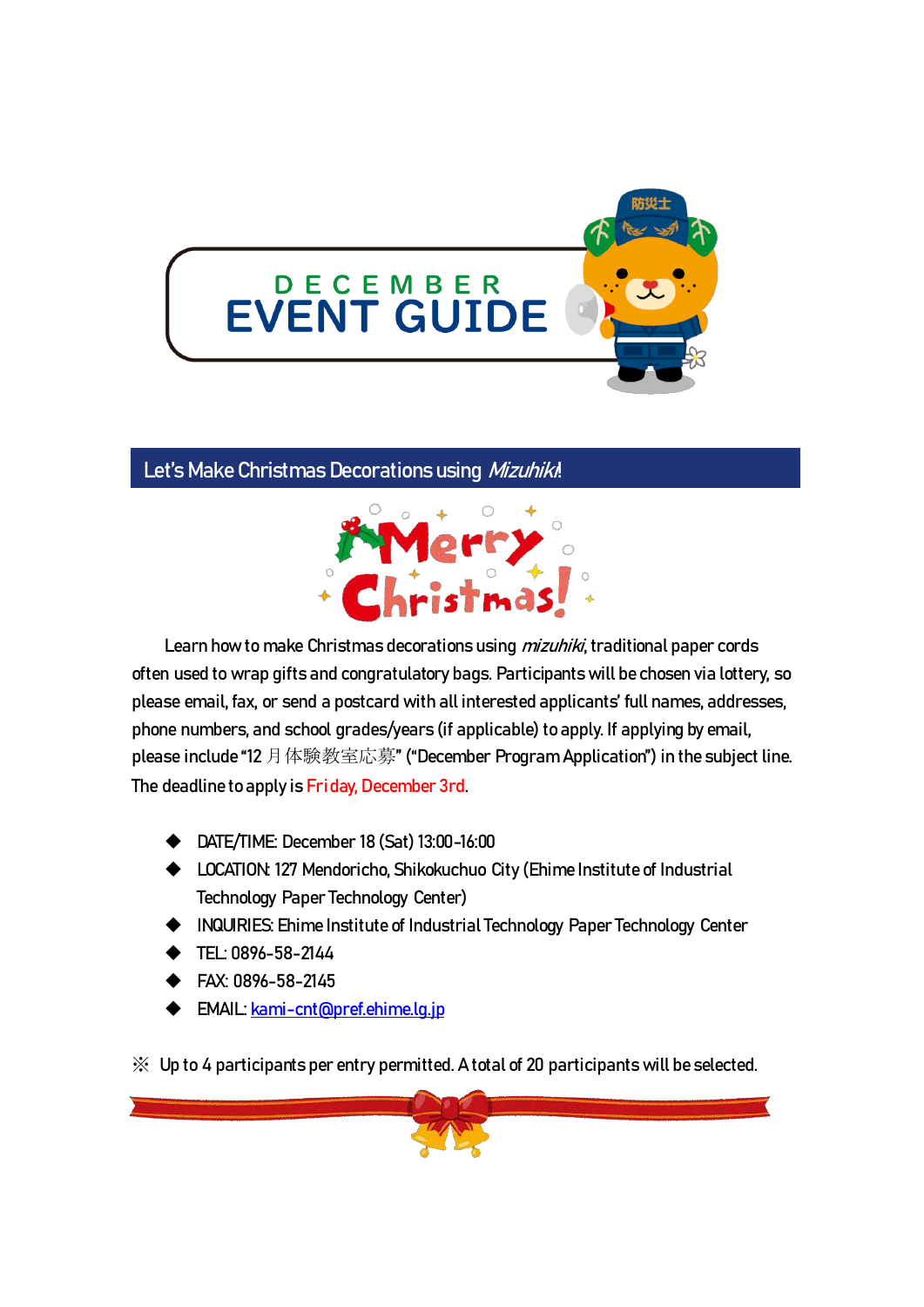### Ehime "MY HOME FESTA" Living and Housing Fair



The 32<sup>nd</sup> "MY HOME FESTA", one of the largest housing conventions in Ehime, will be held at the Ehime World Trade Center in December this year. Admission to the event is free. Popular construction companies and home-building professionals in Ehime will be there to share their experience and expertise through seminars and housing-related counseling sessions. Take the first step towards your dream home, and find a company that fulfills your ideals!

For detailed information on participating companies, please check out the official website.

- ◆ DATES/TIMES: December 11 (Sat) 12 (Sun) 10:00-17:00 (event ends at 16:00 on Sun)
- ◆ LOCATION: 2-1-28 Okaga, Matsuyama City (Ehime World Trade Center)
- ◆ WEBSITE:<https://sumaijoho.com/festa/> (JP)
- **INQUIRIES: Ehime Prefectural Government, Building and Housing Division**
- ◆ TEL: 089-912-2760



As a preventative measure against COVID-19, the first 200 participants for each day (400 in total) to register in advance for the event at the QR code will receive a special lunch passport! It will expire on March 13, 2022, so you do not need to use it at the venue day of.

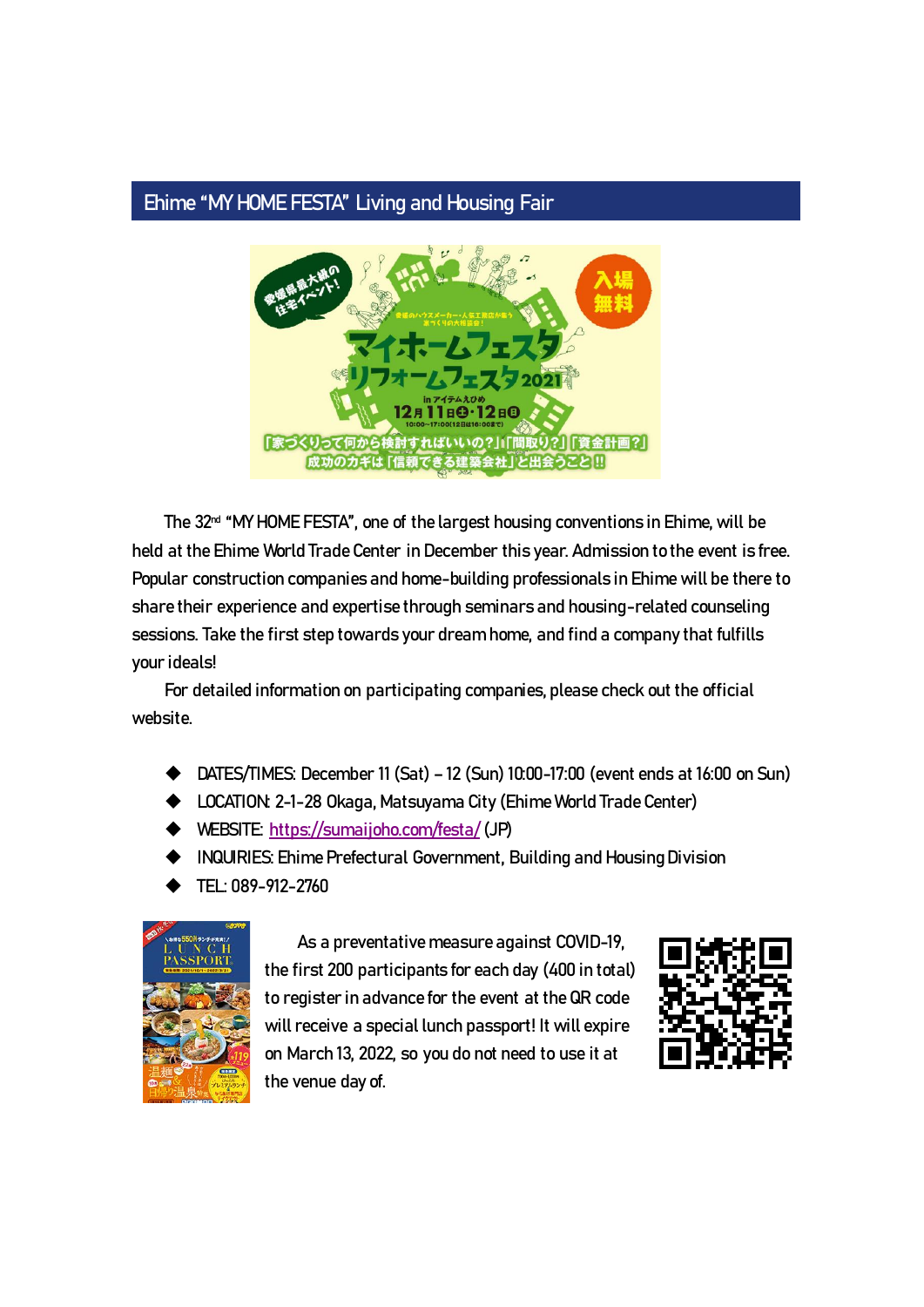### "Hyoichi Kono: The Traveler Who Walked to the North Pole" Exhibition

The Ehime People's Museum will host a special exhibition to commemorate Hyoichi Kono, the traveler from Ikata Town who was the first Japanese person to reach the North Pole on foot alone in 1997. The exhibition will feature many of his accomplishments, from when he first began at age 22, until his death on his way home from his greatest adventure.

- ◆ DATES: December 4 (Sat) March 13, 2022 (Sun)
- ◆ LOCATION: 650 Uenomachi, Matsuyama City (Ehime Lifelong Learning Center 3F)
- ◆ WEBSITE: [https://www.i](https://www.i-manabi.jp/system/events/events/view/61788)[manabi.jp/system/events/events/view/61788](https://www.i-manabi.jp/system/events/events/view/61788) (JP)
- ◆ INQUIRIES: Ehime Lifelong Learning Center
- ◆ TEL: 089-963-2111

-

- ◆ FAX: 089-963-4526
- ◆ EMAIL[: shougai-g@lesp.co.jp](mailto:shougai-g@lesp.co.jp)



※ Closed Mondays (the following day if there is a national holiday), and December 29 (Wed) – January 3, 2022 (Mon).

# AI-WORK Challenge! Corporate Research Expo



Students and recent graduates who are thinking of looking for work in Ehime are invited to attend the "AI-WORK Challenge!" Corporate Research Expo. 55 different companies from Ehime will participate over two days. Morning industry-specific research sessions are limited to 100 people per day, and afternoon individual company research sessions are limited to 150 people per day. Registration is not required, but priority is given to those who register in advance at the QR code below. The deadline to register online is Wednesday, January 5.